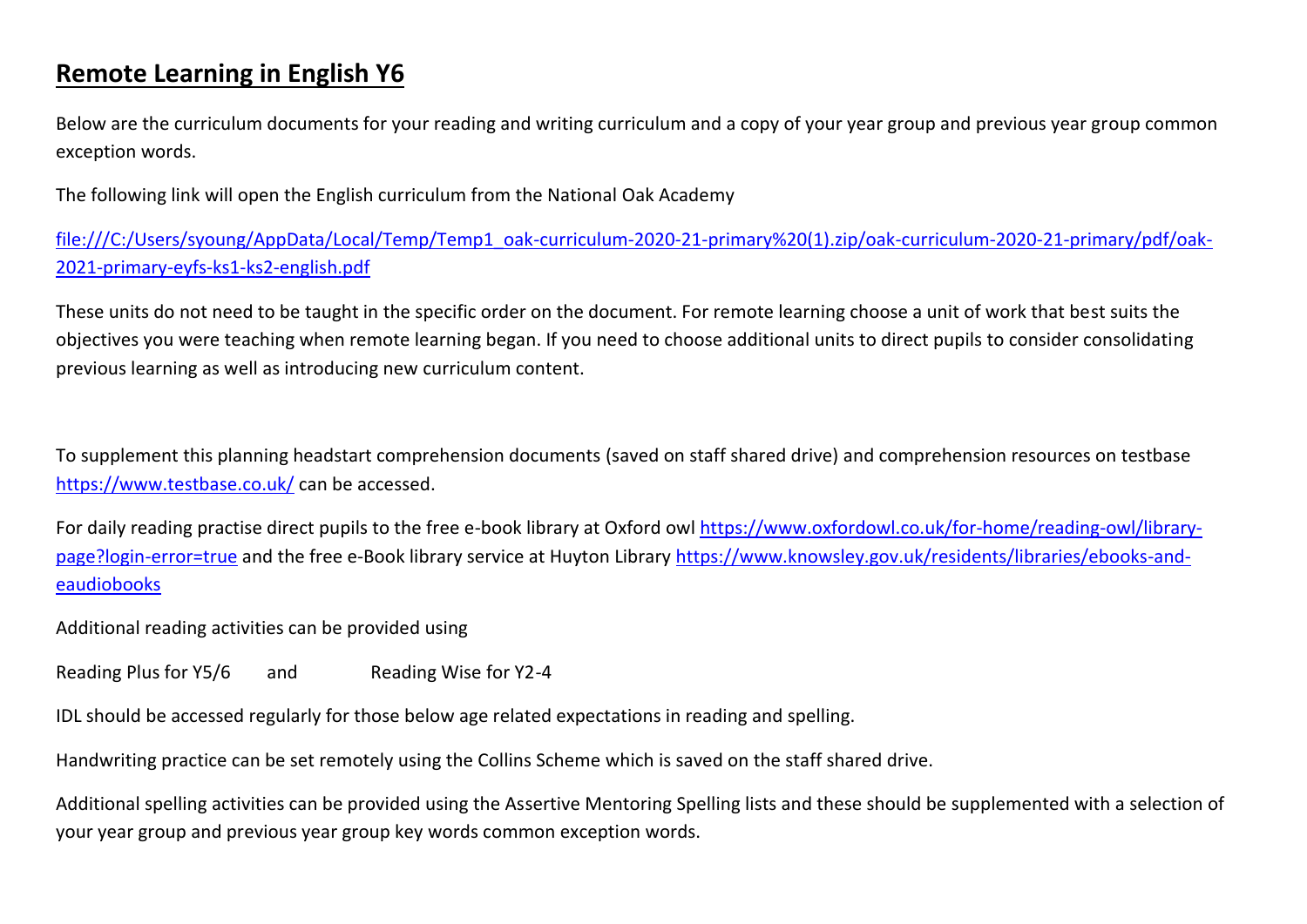#### **English** Key Learning Indicators of Performance in Reading: Year 6



| Word Reading                                     | <b>Comprehension</b>                                                                                                                                                         |
|--------------------------------------------------|------------------------------------------------------------------------------------------------------------------------------------------------------------------------------|
| As above and:                                    | As above and:                                                                                                                                                                |
| Read books at an age                             | Maintaining positive attitudes to reading                                                                                                                                    |
| appropriate interest level.                      | > Listen to, read and discuss an increasingly wide range of fiction, poetry, plays and non-fiction.                                                                          |
| $\triangleright$ Work out unfamiliar words by    | Regularly listen to novels read aloud by the teacher from an increasing range of authors, which they may not choose themselves.<br>P.                                        |
| focusing on all letters in the                   | $\blacktriangleright$ independently read longer texts with sustained stamina and interest.                                                                                   |
| word, e.g. not reading                           | Recommend books to their peers with detailed reasons for their opinions.<br>Þ.                                                                                               |
| invitation for imitation.                        | Express preferences about a wider range of books including modern fiction, traditional stories, fiction from our literary heritage and books from other cultures.<br>Þ.      |
| ▶ Use knowledge of root                          | Learn a wider range of poems by heart.<br>►                                                                                                                                  |
| words, prefixes and suffixes                     | Prepare poems and play scripts to read aloud and perform using dramatic effects.<br>٠                                                                                        |
| to investigate how the                           | Understanding texts they read independently and those which are read to them                                                                                                 |
| meanings of words change                         | Explain the meaning of new vocabulary within the context of the text.<br>×                                                                                                   |
| e.g. un+happy+ness,                              | > Demonstrate active reading strategies e.g. challenging peers with questions, justifying opinions, responding to different viewpoints within a group.                       |
| $dis+replace+able,$                              | Use a reading journal to record on-going reflections and responses to personal reading.<br>Þ.                                                                                |
| dis+respect+ful,                                 | ٠<br>Explore texts in groups and deepen comprehension through discussion.                                                                                                    |
| re+engage+ment.                                  | Provide reasoned justifications for their views.<br>٠                                                                                                                        |
| $\blacktriangleright$ Use suffixes to understand | > Justify opinions and elaborate by referring to the text e.g. using the PEE prompt - Point+Evidence+Explanation.                                                            |
| meanings e.g. -cious, -tious, -                  | > Infer characters' feelings, thoughts and motives from their actions, justifying inferences with evidence e.g. Point+Evidence+Explanation.                                  |
| tial, -cial.                                     | Predict what might happen from information stated and implied.<br>,                                                                                                          |
| $\triangleright$ Read and understand words       | Through close reading, re-read and read ahead to locate clues to support understanding and justify with evidence from the text.<br>٠                                         |
| from the Year 6 list (selected                   | > Make comparisons within and across texts e.g. similar events in different books such as being an evacuee in Carrie's War and Goodnight Mr Tom.                             |
| from the statutory Year 5/6                      | Compare characters within and across texts.                                                                                                                                  |
| word list) - see below.                          | Compare texts written in different periods.<br>ь                                                                                                                             |
| ▶ Use etymology to help the                      | Recognise themes within and across texts e.g. hope, peace, fortune, survival.<br>ь                                                                                           |
| pronunciation of new words                       | > Distinguish between statements of fact or opinion across a range of texts e.g. first-hand account of an event compared with a reported example such as Samuel              |
| e.g. chef, chalet, machine,                      | Pepys' diary and a history textbook.                                                                                                                                         |
| brochure - French in origin.                     | Skim for aist.                                                                                                                                                               |
|                                                  | ۰<br>Scan for key information e.g. identify words and phrases which tell you the character is frustrated, or find words/phrases which suggest that a theme park is exciting. |
|                                                  | Use a combination of skimming, scanning and close reading across a text to locate specific detail.<br>×                                                                      |
|                                                  | Retrieve, record, make notes and present information from non-fiction, including texts used in other subjects.<br>Þ.                                                         |
|                                                  | Analyse the conventions of different types of writing e.g. use of dialogue to indicate geographical and/or historical settings for a story.                                  |
|                                                  | identify how language, structure and presentation contribute to meaning e.g. persuasive leaflet, balanced argument.<br>Þ.                                                    |
|                                                  | Evaluating the impact of the author's use of language                                                                                                                        |
|                                                  | Explore, recognise and use the terms personification, analogy, style and effect.<br>Þ.                                                                                       |
|                                                  | Explain the effect on the reader of the author's choice of language and reasons why the author may have selected these words, phrases and techniques.<br>►                   |
|                                                  | Participating in discussion and debate                                                                                                                                       |
|                                                  | Participate in discussions about books, building on their own and others' ideas and challenging views courteously.<br>٠                                                      |
|                                                  | Explain and discuss their understanding of what they have read, including through formal presentations and debates.<br>Þ.                                                    |
|                                                  | Prepare formal presentations individually or in groups.                                                                                                                      |
|                                                  | ▶ Use notes to support presentation of information.                                                                                                                          |
|                                                  | Respond to questions generated by a presentation.                                                                                                                            |
|                                                  | Participate in debates on issues related to reading (fiction/non-fiction).<br>٠                                                                                              |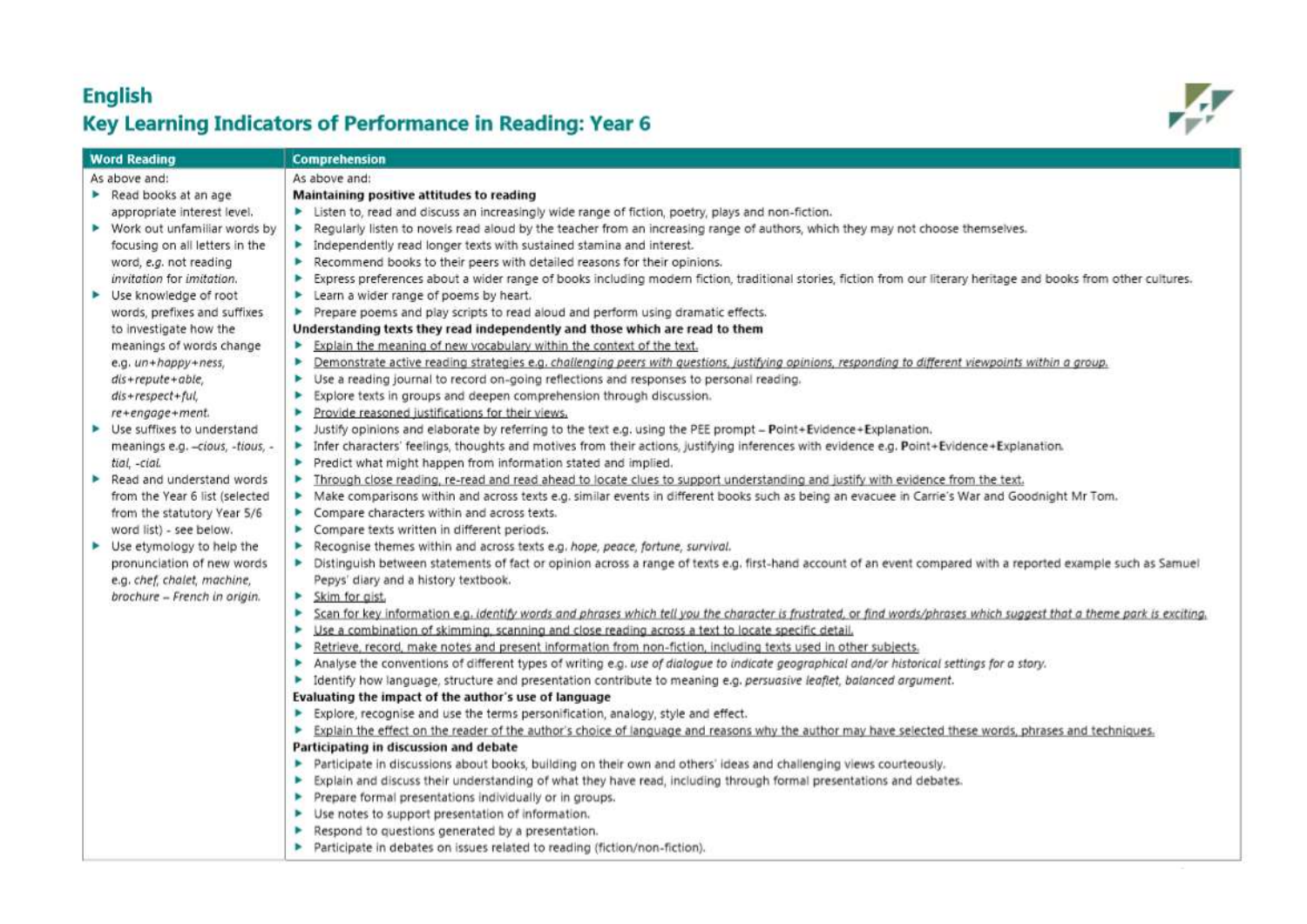#### **English** Key Learning Indicators of Performance in Writing: Year 6



| <b>Composition</b>                                                                                                                                                                                                                                                                                                                                                                                                                                                                                                                                                                                                                                                                                                                                                                                                                                                                                                                                                                                                                                                                                                                                                                                                                                                                                                                                                                                                                                                                                                                               |                                                                                                                                                                                                                                                                                                                                                                                                                                                                                                                                                                                                                                                                                                                                                                                                                                                                                                                                                                                                                                                                                                                                                                                                                                                                                                                                                                                                                                                                                                                            | <b>Transcription</b>                                                                                                                                                                                                                                                                                                                                                                                                                                                                                                                                                                                                                                                                                                                                                                                                                                                                                                                                                                                                                      |                                                                                                                                                                                                                                           |  |
|--------------------------------------------------------------------------------------------------------------------------------------------------------------------------------------------------------------------------------------------------------------------------------------------------------------------------------------------------------------------------------------------------------------------------------------------------------------------------------------------------------------------------------------------------------------------------------------------------------------------------------------------------------------------------------------------------------------------------------------------------------------------------------------------------------------------------------------------------------------------------------------------------------------------------------------------------------------------------------------------------------------------------------------------------------------------------------------------------------------------------------------------------------------------------------------------------------------------------------------------------------------------------------------------------------------------------------------------------------------------------------------------------------------------------------------------------------------------------------------------------------------------------------------------------|----------------------------------------------------------------------------------------------------------------------------------------------------------------------------------------------------------------------------------------------------------------------------------------------------------------------------------------------------------------------------------------------------------------------------------------------------------------------------------------------------------------------------------------------------------------------------------------------------------------------------------------------------------------------------------------------------------------------------------------------------------------------------------------------------------------------------------------------------------------------------------------------------------------------------------------------------------------------------------------------------------------------------------------------------------------------------------------------------------------------------------------------------------------------------------------------------------------------------------------------------------------------------------------------------------------------------------------------------------------------------------------------------------------------------------------------------------------------------------------------------------------------------|-------------------------------------------------------------------------------------------------------------------------------------------------------------------------------------------------------------------------------------------------------------------------------------------------------------------------------------------------------------------------------------------------------------------------------------------------------------------------------------------------------------------------------------------------------------------------------------------------------------------------------------------------------------------------------------------------------------------------------------------------------------------------------------------------------------------------------------------------------------------------------------------------------------------------------------------------------------------------------------------------------------------------------------------|-------------------------------------------------------------------------------------------------------------------------------------------------------------------------------------------------------------------------------------------|--|
| Vocabulary, grammar and punctuation                                                                                                                                                                                                                                                                                                                                                                                                                                                                                                                                                                                                                                                                                                                                                                                                                                                                                                                                                                                                                                                                                                                                                                                                                                                                                                                                                                                                                                                                                                              | <b>Composition</b>                                                                                                                                                                                                                                                                                                                                                                                                                                                                                                                                                                                                                                                                                                                                                                                                                                                                                                                                                                                                                                                                                                                                                                                                                                                                                                                                                                                                                                                                                                         | Spelling                                                                                                                                                                                                                                                                                                                                                                                                                                                                                                                                                                                                                                                                                                                                                                                                                                                                                                                                                                                                                                  | <b>Handwriting and Presentation</b>                                                                                                                                                                                                       |  |
| As above and:<br>• Manipulate sentences to create particular<br>effects.<br>• Use devices to build cohesion between<br>paragraphs in persuasive, discursive and<br>explanatory texts e.g. adverbials such as: on<br>the other hand, the opposing view, similarly,<br>in contrast, although, additionally, another<br>possibility, alternatively, as a consequence.<br>Use devices to build cohesion between<br>►<br>paragraphs in narrative e.g. adverbials such<br>as: in the meantime, meanwhile, in due<br>course, until then.<br>> Use ellipsis to link ideas between<br>paragraphs.<br>> Use repetition of a word or phrase to link<br>ideas between paragraphs.<br>learnify and use semi-colons to mark the<br>boundary between independent clauses e.g.<br>It is raining; I am fed up.<br>Investigate and collect a range of<br>synonyms and antonyms e.g. mischievous,<br>wicked, evil, impish, spiteful, well-behaved.<br>Identify the subject and object of a<br>sentence.<br>Explore and investigate active and passive<br>e.g. I broke the window in the greenhouse<br>versus the window in the greenhouse was<br>broken.<br>Explore, collect and use examples of the<br>perfect form of verbs to mark relationships<br>of time and cause e.g. I had eaten lunch<br>when you came (past perfect); She has eaten<br>lunch already or I have eaten lunch already<br>(present perfect); I will have eaten lunch by<br>then (future perfect).<br>Punctuate bullet points consistently.<br>• Identify and use colons to introduce a list. | As above and:<br>Planning<br>Identify audience and purpose.<br>▶ Choose appropriate text-form and type for all<br>writing.<br>Select the appropriate structure, vocabulary<br>and grammar.<br>> Draw on similar writing models, reading and<br>research.<br>Compare how authors develop characters<br>and settings (in books, films and<br>performances).<br>▶ Use a range of planning approaches e.g.<br>storyboard, story mountain, discussion group,<br>post-it notes, ICT story planning.<br><b>Drafting and Writing</b><br>Select appropriate vocabulary and language<br>effects, appropriate to task, audience and<br>purpose, for precision and impact.<br>Select appropriate register for formal and<br>informal purposes, e.g. a speech for a debate<br>(formal), dialogue within narrative (formal or<br>informal), text message to a friend (informal).<br>Blend action, dialogue and description within<br>٠<br>sentences and paragraphs to convey<br>character and advance the action e.g. Tom<br>stomped into the room, flung down his grubby,<br>school bag and announced, through gritted<br>teeth. "It's not fair!"<br>Consciously control the use of different<br>sentence structures for effect.<br>$\blacktriangleright$ Use a wide range of devices to build cohesion<br>within and across paragraphs.<br>Deviate narrative from linear or chronological<br>sequence e.g. flashbacks, simultaneous<br>actions, time-shifts.<br>> Combine text-types to create hybrid texts e.g.<br>persuasive speech. | As above and:<br>Recognise and spell endings which sound like<br>/Jas/, spelt - clous or -tious.<br>Recognise and spell endings which sound like<br>/Jal/, e.g. official, partial.<br>$\blacktriangleright$ Investigate adding suffixes beginning with<br>vowel letters to words ending in -fer, e.g.<br>referring, reference.<br>$\blacktriangleright$ Investigate use of the hyphen.<br>Investigate and use further prefixes, e.g. bi-<br>trans- tele- circum-.<br>Distinguish between homophones and other<br>words that are often confused.<br>• Identify root words, derivations and spelling<br>patterns as a support for spelling.<br>Be secure with all spelling rules previously<br>taught.<br>$\blacktriangleright$ Use a number of different strategies<br>interactively in order to spell correctly.<br>Develop self-checking and proof-checking<br>strategies, including the use of a dictionary<br>and thesaurus,<br>> Spell words from the Year 6 list (selected<br>from the statutory Year 5/6 word list) - see<br>below. | As above and:<br>▶ Write, using a joined style, with increasing<br>speed.<br>Choose the writing implement that is best<br>٠<br>suited for a task e.g. pencil for quick notes,<br>handwriting pen for letters, marker pens for<br>posters. |  |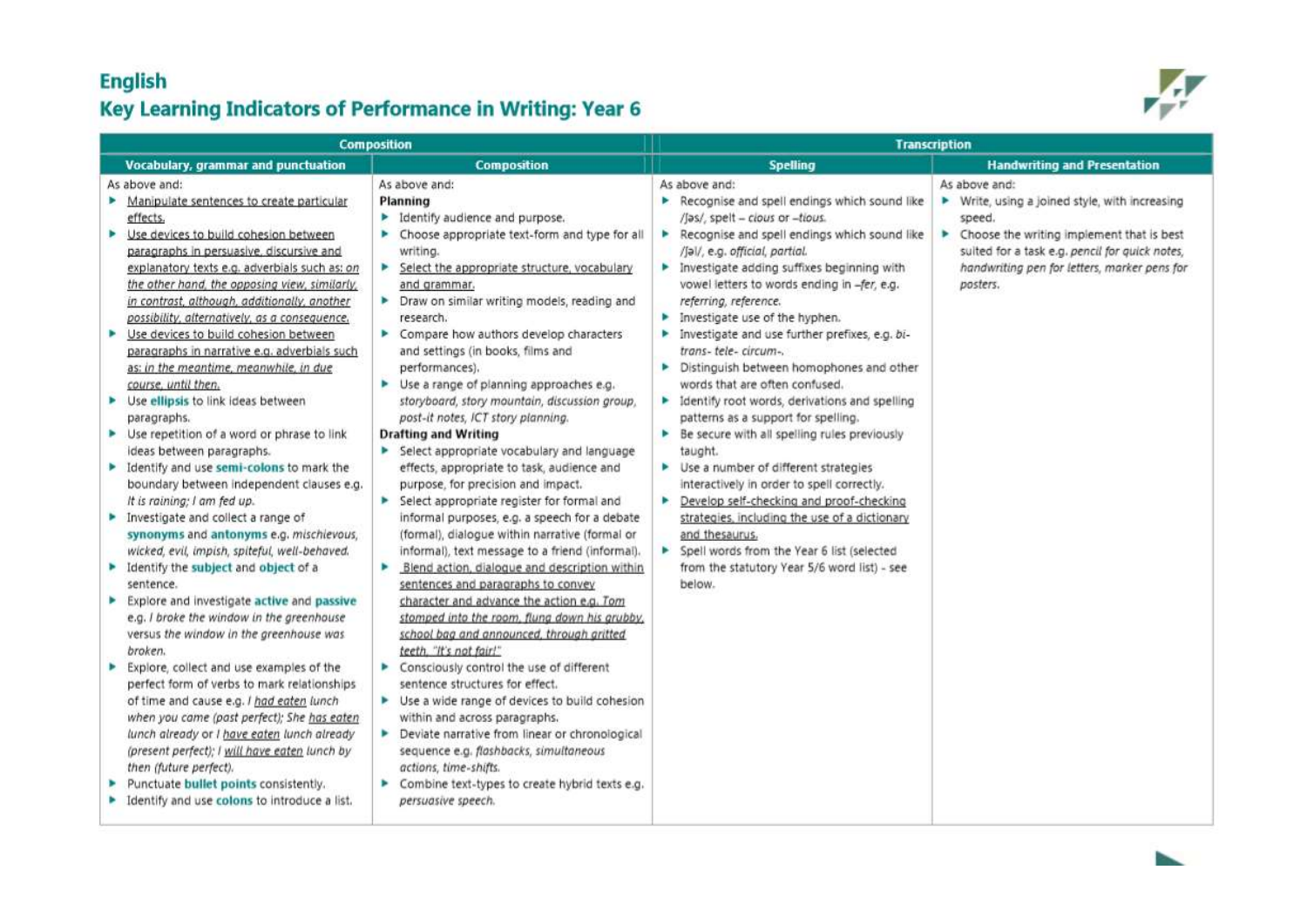## **English**

# Key Learning Indicators of Performance in Writing: Year 6



| Identify and use semi-colons within lists.<br>Explore how hyphens can be used to avoid<br>ambiguity e.g. man eating shark versus<br>man-eating shark.<br>Explore, collect and use vocabulary typical<br>of formal and informal speech and writing<br>e.g. find out - discover, ask for - request, go<br>$in$ – enter.<br>Explore, collect and use question tags<br>typical of informal speech and writing e.g.<br>"He's your friend, isn't he?"<br>Explore, collect and use subjunctive forms<br>for formal speech and writing e.g. If I were<br>able to come to your party, I would; The<br>school requires that all pupils be honest. | Evaluate, select and use a range of<br>organisation and presentational devices to<br>structure text for different purposes and<br>audiences e.g. headings, sub-headings,<br>columns, bullet points, tables.<br>Find examples of where authors have broken<br>conventions to achieve specific effects and<br>use similar techniques in own writing - e.g.<br>repeated use of 'and' to convey tedium, one<br>word sentence.<br>• Make conscious choices about techniques to<br>engage the reader including appropriate tone<br>and style e.g. rhetorical questions, direct<br>address to the reader.<br>▶ Use active and passive voice to achieve<br>intended effects e.g. formal reports,<br>explanations and mystery narrative.<br>Précis longer passages.<br>Þ<br><b>Evaluating and Editing</b><br>Reflect upon the effectiveness of writing in<br>relation to audience and purpose, suggesting<br>and making changes to enhance effects and<br>clarify meaning.<br>Proofread for grammatical, spelling and<br>punctuation errors.<br>Performing<br>> Use appropriate and effective intonation and<br>volume.<br>Add gesture and movement to enhance<br>meaning. |  |
|-----------------------------------------------------------------------------------------------------------------------------------------------------------------------------------------------------------------------------------------------------------------------------------------------------------------------------------------------------------------------------------------------------------------------------------------------------------------------------------------------------------------------------------------------------------------------------------------------------------------------------------------|-------------------------------------------------------------------------------------------------------------------------------------------------------------------------------------------------------------------------------------------------------------------------------------------------------------------------------------------------------------------------------------------------------------------------------------------------------------------------------------------------------------------------------------------------------------------------------------------------------------------------------------------------------------------------------------------------------------------------------------------------------------------------------------------------------------------------------------------------------------------------------------------------------------------------------------------------------------------------------------------------------------------------------------------------------------------------------------------------------------------------------------------------------------------|--|
|                                                                                                                                                                                                                                                                                                                                                                                                                                                                                                                                                                                                                                         | Encourage and take account of audience<br>engagement.                                                                                                                                                                                                                                                                                                                                                                                                                                                                                                                                                                                                                                                                                                                                                                                                                                                                                                                                                                                                                                                                                                             |  |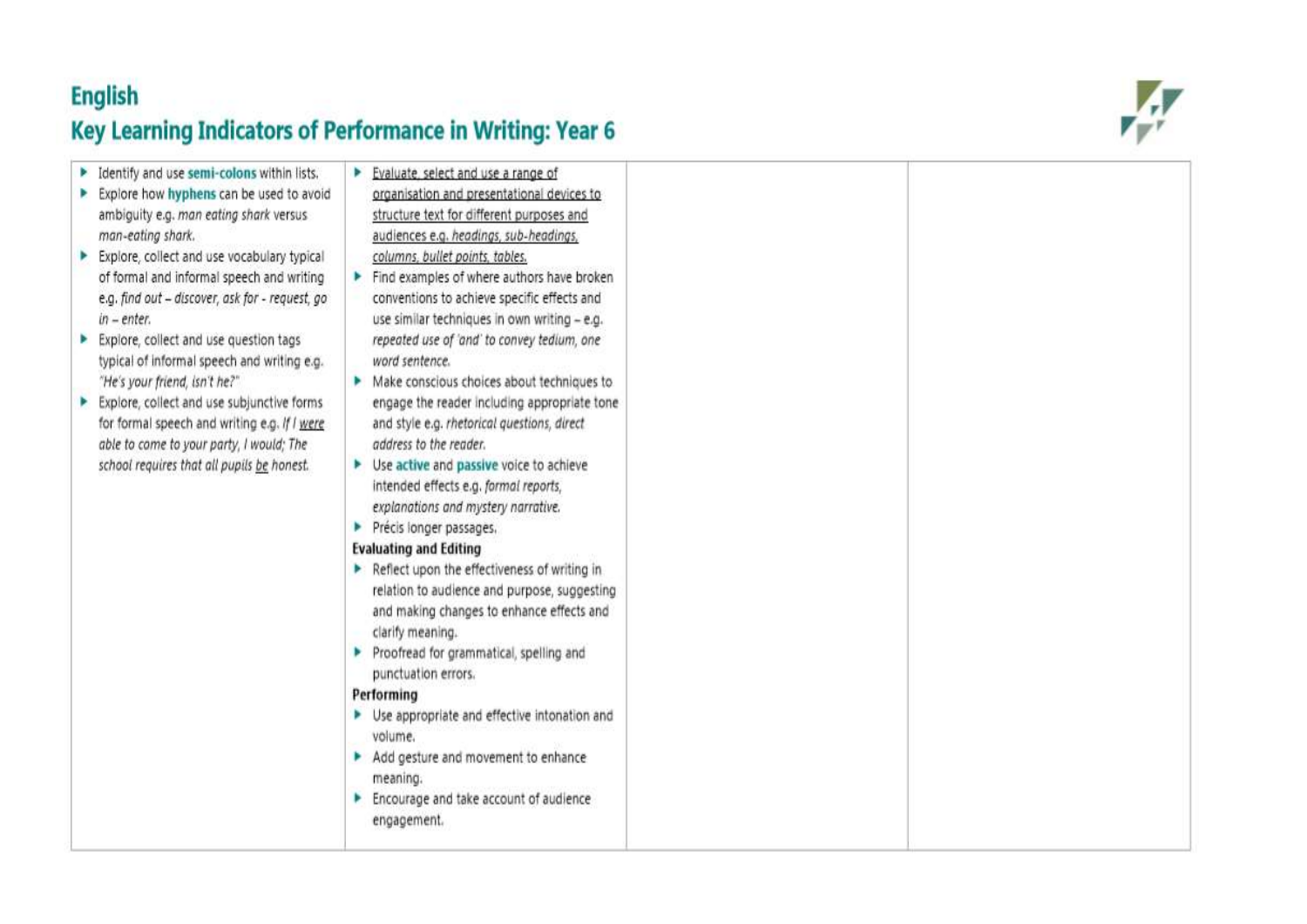## **English** Key Learning Indicators of Performance in Writing: Word Lists



| Year 5              |            |             |             |             |             |
|---------------------|------------|-------------|-------------|-------------|-------------|
| apparent            | cemetery   | determined  | explanation | interfere   | occupy      |
| rhythm              | amateur    | communicate | develop     | familiar    | language    |
| occur               | secretary  | ancient     | community   | dictionary  | foreign     |
| leisure             | persuade   | shoulder    | available   | conscience* | environment |
| forty               | lightning  | physical    | soldier     | average     | convenience |
| equip (-ped, -ment) | government | muscle      | programme   | stomach     | bargain     |
| curiosity           | excellent  | hindrance   | neighbour   | queue       | temperature |
| bruise              | desperate  | existence   | individual  | nuisance    | recognise   |
| twelfth             | rhyme      | vegetable   |             |             |             |

| Year 6      |                               |            |               |               |             |
|-------------|-------------------------------|------------|---------------|---------------|-------------|
| accommodate | category                      | disastrous | immediate(ly) | privilege     | sincere(ly) |
| accompany   | committee                     | embarrass  | interrupt     | profession    | sufficient  |
| according   | competition                   | especially | marvellous    | pronunciation | suggest     |
| achieve     | conscious*                    | exaggerate | mischievous   | recommend     | symbol      |
| aggressive  | controversy                   | frequently | necessary     | relevant      | system      |
| appreciate  | correspond                    | quarantee  | opportunity   | restaurant    | thorough    |
| attached    | criticise<br>$(critic + ise)$ | harass     | parliament    | sacrifice     | variety     |
| awkward     | definite                      | identity   | prejudice     | signature     | vehicle     |
| yacht       |                               |            |               |               |             |